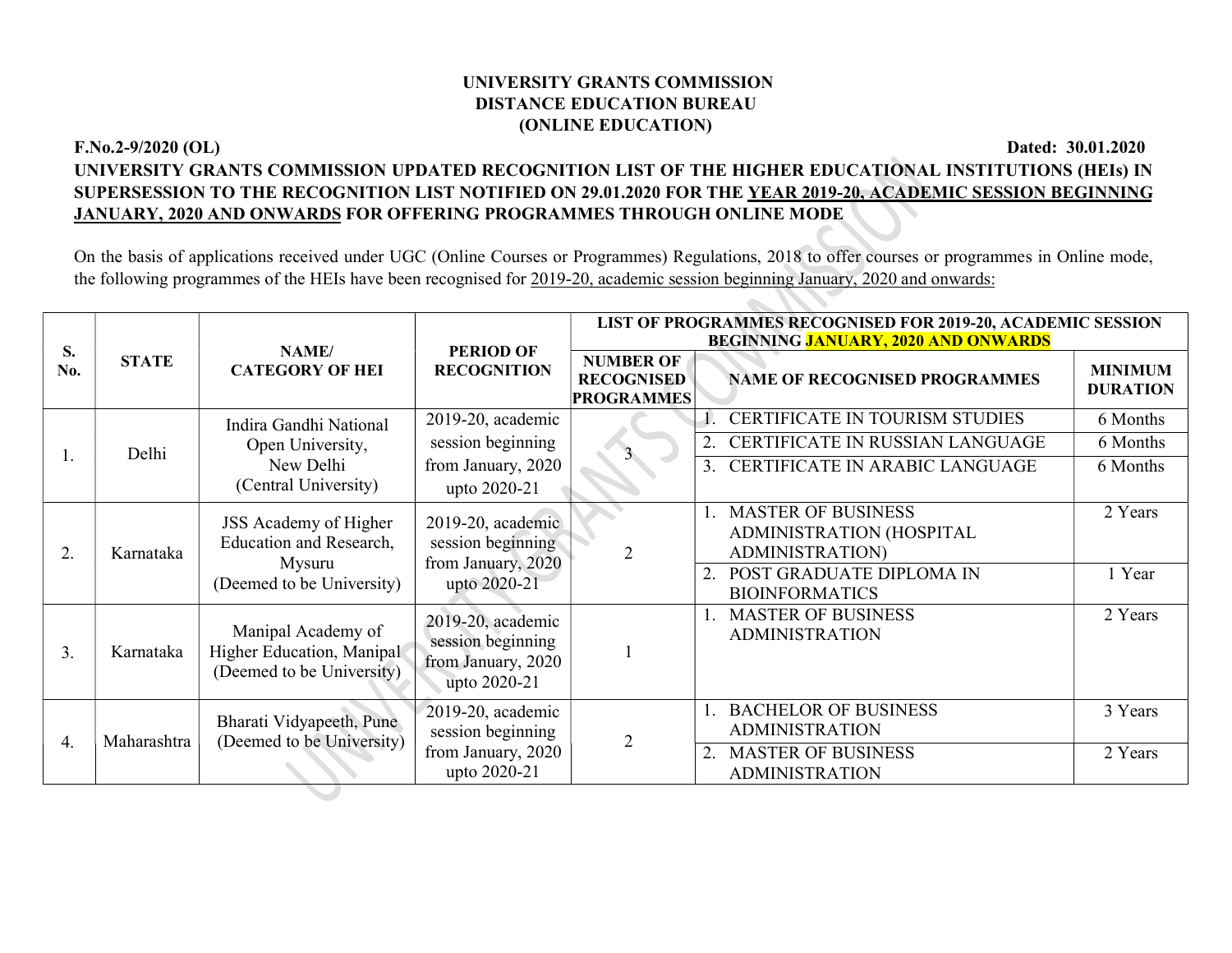F.No.2-9/2020 (OL) Dated: 30.01.2020

|           | <b>STATE</b>     | <b>NAME</b> /<br><b>CATEGORY OF HEI</b>                                                              | <b>PERIOD OF</b><br><b>RECOGNITION</b>                                       | LIST OF PROGRAMMES RECOGNISED FOR 2019-20, ACADEMIC SESSION |                                                                                                 |                                   |  |
|-----------|------------------|------------------------------------------------------------------------------------------------------|------------------------------------------------------------------------------|-------------------------------------------------------------|-------------------------------------------------------------------------------------------------|-----------------------------------|--|
| S.<br>No. |                  |                                                                                                      |                                                                              | <b>BEGINNING JANUARY, 2020 AND ONWARDS</b>                  |                                                                                                 |                                   |  |
|           |                  |                                                                                                      |                                                                              | <b>NUMBER OF</b><br><b>RECOGNISED</b><br><b>PROGRAMMES</b>  | <b>NAME OF RECOGNISED PROGRAMMES</b>                                                            | <b>MINIMUM</b><br><b>DURATION</b> |  |
|           |                  |                                                                                                      |                                                                              |                                                             |                                                                                                 |                                   |  |
|           | Maharashtra      | Dr. D.Y. Patil Vidyapeeth,<br>Pune<br>(Deemed to be University)                                      | 2019-20, academic<br>session beginning<br>from January, 2020<br>upto 2020-21 |                                                             | 1. MASTER OF BUSINESS<br><b>ADMINISTRATION</b>                                                  | 2 Years                           |  |
| 5.        |                  |                                                                                                      |                                                                              | 3                                                           | CERTIFICATE PROGRAMME IN DIGITAL<br><b>MARKETING</b>                                            | 6 Months                          |  |
|           |                  |                                                                                                      |                                                                              |                                                             | <b>CERTIFICATE PROGRAMME IN</b><br>$\mathbf{3}$ .<br>HOSPITAL & HEALTHCARE<br><b>MANAGEMENT</b> | 6 Months                          |  |
|           | Tamil Nadu       | Shanmugha Arts, Science,<br>Technology & Research<br>Academy, Thanjavur<br>(Deemed to be University) | 2019-20, academic<br>session beginning<br>from January, 2020<br>upto 2020-21 |                                                             | <b>BACHELOR OF COMPUTER</b><br><b>APPLICATIONS</b>                                              | 3 Years                           |  |
| 6.        |                  |                                                                                                      |                                                                              |                                                             | 2. DIPLOMA IN SANSKRIT                                                                          | 1 Year                            |  |
|           | Uttar<br>Pradesh | Amity University,<br>Noida<br>(Private University)                                                   | 2019-20, academic<br>session beginning<br>from January, 2020<br>upto 2020-21 | 24                                                          | 1. BACHELOR OF ARTS (TOURISM<br><b>ADMINISTRATION)</b>                                          | 3 Years                           |  |
|           |                  |                                                                                                      |                                                                              |                                                             | <b>BACHELOR OF BUSINESS</b><br><b>ADMINISTRATION</b>                                            | 3 Years                           |  |
| 7.        |                  |                                                                                                      |                                                                              |                                                             | <b>BACHELOR OF COMPUTER</b><br>3.<br><b>APPLICATIONS</b>                                        | 3 Years                           |  |
|           |                  |                                                                                                      |                                                                              |                                                             | 4. BACHELOR OF ARTS (JOURNALISM AND<br><b>MASS COMMINICATION)</b>                               | 3 Years                           |  |
|           |                  |                                                                                                      |                                                                              |                                                             | <b>BACHELOR OF COMMERCE</b><br>5.                                                               | 3 Years                           |  |
|           |                  |                                                                                                      |                                                                              |                                                             | <b>BACHELOR OF ARTS</b><br>6.                                                                   | 3 Years                           |  |
|           |                  |                                                                                                      |                                                                              |                                                             | MASTER OF COMMERCE (FINANCIAL<br>MANAGEMENT)                                                    | 2 Years                           |  |
|           |                  |                                                                                                      |                                                                              |                                                             |                                                                                                 |                                   |  |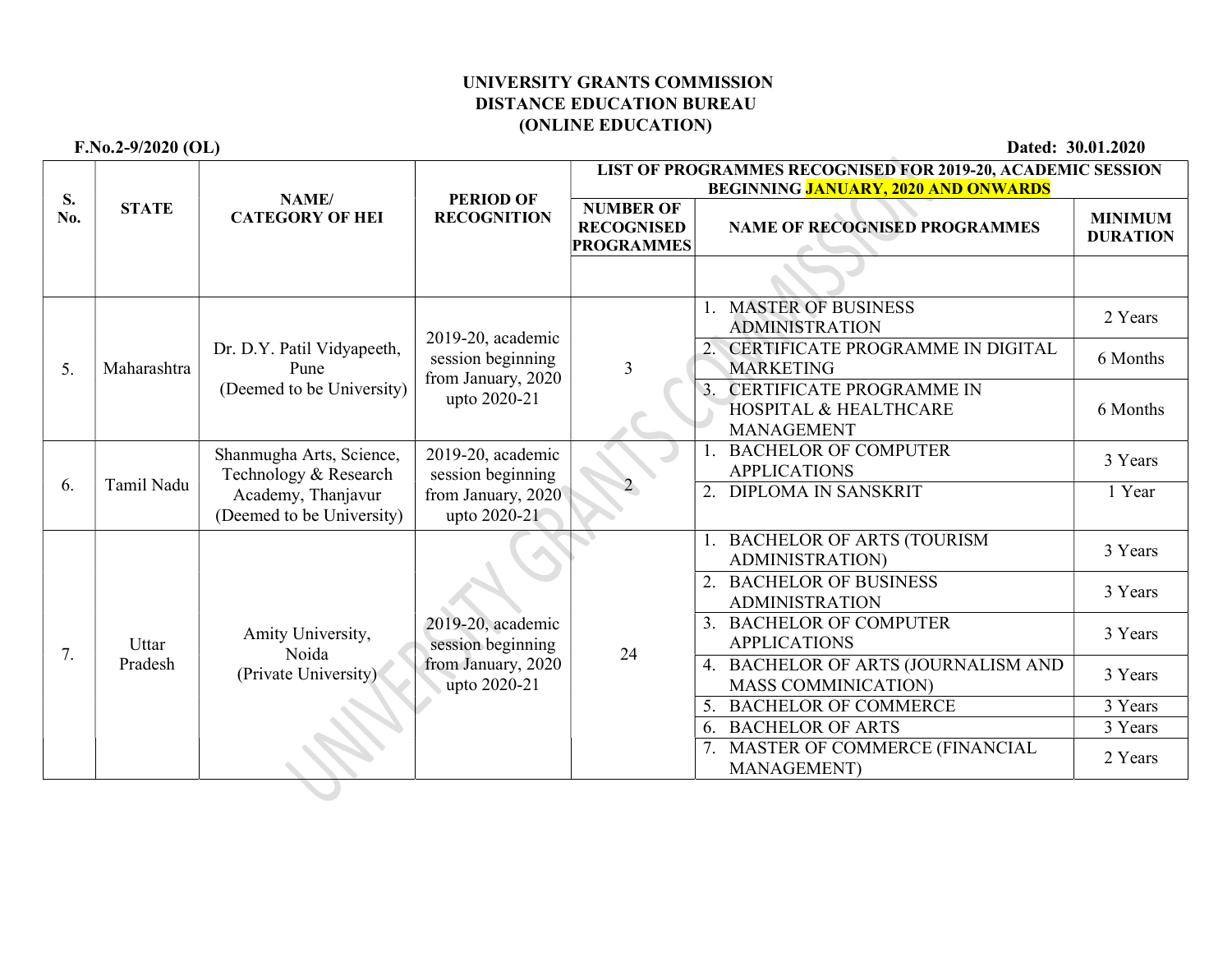F.No.2-9/2020 (OL) Dated: 30.01.2020

|           |              | NAME/<br><b>PERIOD OF</b><br><b>CATEGORY OF HEI</b><br><b>RECOGNITION</b> | LIST OF PROGRAMMES RECOGNISED FOR 2019-20, ACADEMIC SESSION |                                                            |                                                                                               |                                   |  |
|-----------|--------------|---------------------------------------------------------------------------|-------------------------------------------------------------|------------------------------------------------------------|-----------------------------------------------------------------------------------------------|-----------------------------------|--|
| S.<br>No. | <b>STATE</b> |                                                                           |                                                             | <b>BEGINNING JANUARY, 2020 AND ONWARDS</b>                 |                                                                                               |                                   |  |
|           |              |                                                                           |                                                             | <b>NUMBER OF</b><br><b>RECOGNISED</b><br><b>PROGRAMMES</b> | <b>NAME OF RECOGNISED PROGRAMMES</b>                                                          | <b>MINIMUM</b><br><b>DURATION</b> |  |
|           |              |                                                                           |                                                             |                                                            | 8. MASTER OF ARTS (JOURNALISM AND<br><b>MASS COMMUNICATION)</b>                               | 2 Years                           |  |
|           |              |                                                                           |                                                             |                                                            | <b>MASTER OF BUSINESS</b><br>9.<br><b>ADMINISTRATION</b>                                      | 2 Years                           |  |
|           |              |                                                                           |                                                             |                                                            | 10. MASTER OF COMPUTER APPLICATIONS                                                           | 3 Years                           |  |
|           |              |                                                                           |                                                             |                                                            | 11. POST GRADUATE DIPLOMA IN<br>MARKETING AND SALES MANAGEMENT                                | 1 Year                            |  |
|           |              |                                                                           |                                                             |                                                            | 12. POST GRADUATE DIPLOMA IN FINANCE<br>AND ACCOUNTING                                        | 1 Year                            |  |
|           |              |                                                                           |                                                             |                                                            | 13. POST GRADUATE DIPLOMA IN HUMAN<br>RESOURCE MANAGEMENT                                     | 1 Year                            |  |
|           |              |                                                                           |                                                             |                                                            | <b>14. POST GRADUATE DIPLOMA IN</b><br><b>JOURNALISM AND MASS</b><br><b>COMMUNICATION</b>     | 1 Year                            |  |
|           |              |                                                                           |                                                             |                                                            | <b>15. POST GRADUATE DIPLOMA IN</b><br><b>LOGISTICS AND SUPPLY CHAIN</b><br><b>MANAGEMENT</b> | 1 Year                            |  |
|           |              |                                                                           |                                                             |                                                            | 16. POST GRADUATE DIPLOMA IN NGO<br><b>MANAGEMENT</b>                                         | 1 Year                            |  |
|           |              |                                                                           |                                                             |                                                            | 17. POST GRADUATE DIPLOMA IN RETAIL<br><b>MANAGEMENT</b>                                      | 1 Year                            |  |
|           |              |                                                                           |                                                             |                                                            | 18. POST GRADUATE DIPLOMA IN<br><b>INTERNATIONAL BUSINESS</b>                                 | 1 Year                            |  |
|           |              |                                                                           |                                                             |                                                            | 19. POST GRADUATE DIPLOMA IN<br>ADVERTISING AND BRAND<br><b>MANAGEMENT</b>                    | 1 Year                            |  |